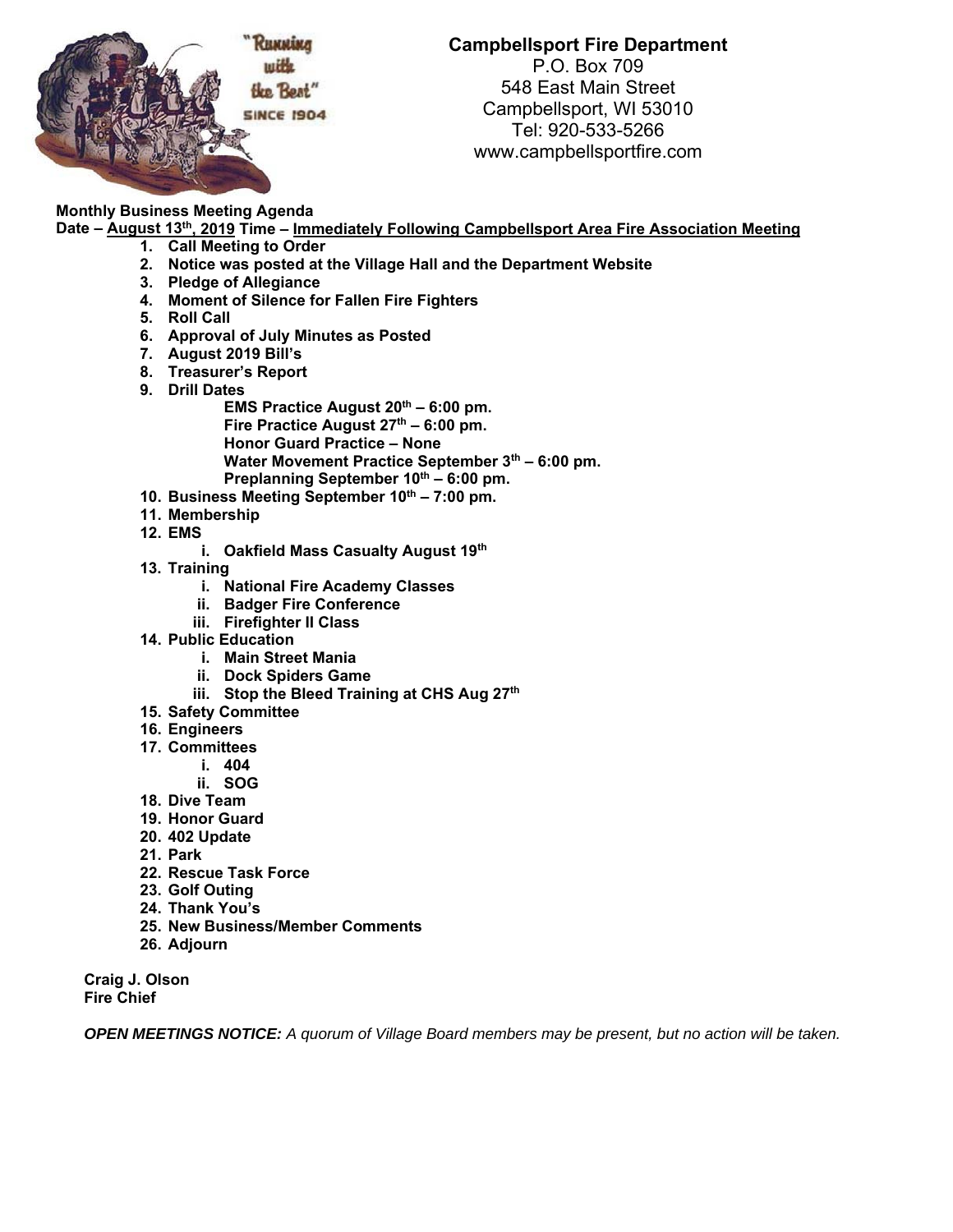## **Campbellsport Fire Dept Business Meeting Minutes August 13, 2019**

- **1.** Meeting called to order by **Asst Fire Chief Jamie Zehren** at 7:25 PM.
- **2.** Notice was posted at the Village Hall and on the department website.
- **3.** Pledge of Allegiance was recited
- **4.** A moment of silence was held for fallen firefighters
- **5.** Roll call **38** present; **34** absent (per bylaws a quorum was present)
- **6. Mary Breuer** second by **Randy Zielieke** made a motion to approve the minutes of the July 2019 meeting as posted. Motion carried (voice vote)
- **7. Jamie Zehren** read the bills. **Don Stoffel** made a motion**,** to pay the bills, second by **Jim Beck.** Motion carried (voice vote).
- **8.** No Treasurer's Report

| Fire Fund \$ | 40,435.14    |
|--------------|--------------|
| Amb Fund     | 233,481.92   |
| Total        | \$273,917.06 |

**9.** Drill Dates

| <b>EMS</b> Practice   |             | $8/20$ 6PM |
|-----------------------|-------------|------------|
| <b>Fire Practice</b>  |             | $8/27$ 6PM |
| Honor Guard           | No practice |            |
| <b>Water Movement</b> | 9/3         | 6PM        |
| Preplanning           |             | $9/10$ 6PM |

- **10.** Business Meeting 9/10 after Association meeting (7PM)
- **11. John Kleinhans** has been recommended as a probationary member for ambulance and fire

**Jackie Batzler** has taken a leave of absence

**Jacklyn Casper** has stepped down from the department after her leave of absence had expired

**12.** Reminder that reports need be done within 24 hours of the call Stop the bleed training this month

Mass Casualty training in Oakfield on 9/19

- **13.** Fire Captains had no comment on fire training
- Upcoming training opportunities at NFA, Badger and FF2 at our station
- **14.** PR Events coming up including Dock Spiders and Stop the Bleed training at CHS
- **15.** Safety nothing
- **16.** 402 should be done next week
- **17.** Committee updates
	- 404 No new updates
	- SOG- SOGs will be sent out with corrections/updates
- **18.** Dive Team has the ability to take a DRI Dive Rescue class
- **19.** Schedule for Honor Guard games has been sent out
- **20.** 402 update (see item #16)
- **21.** Park no update
- **22.** RTF no update